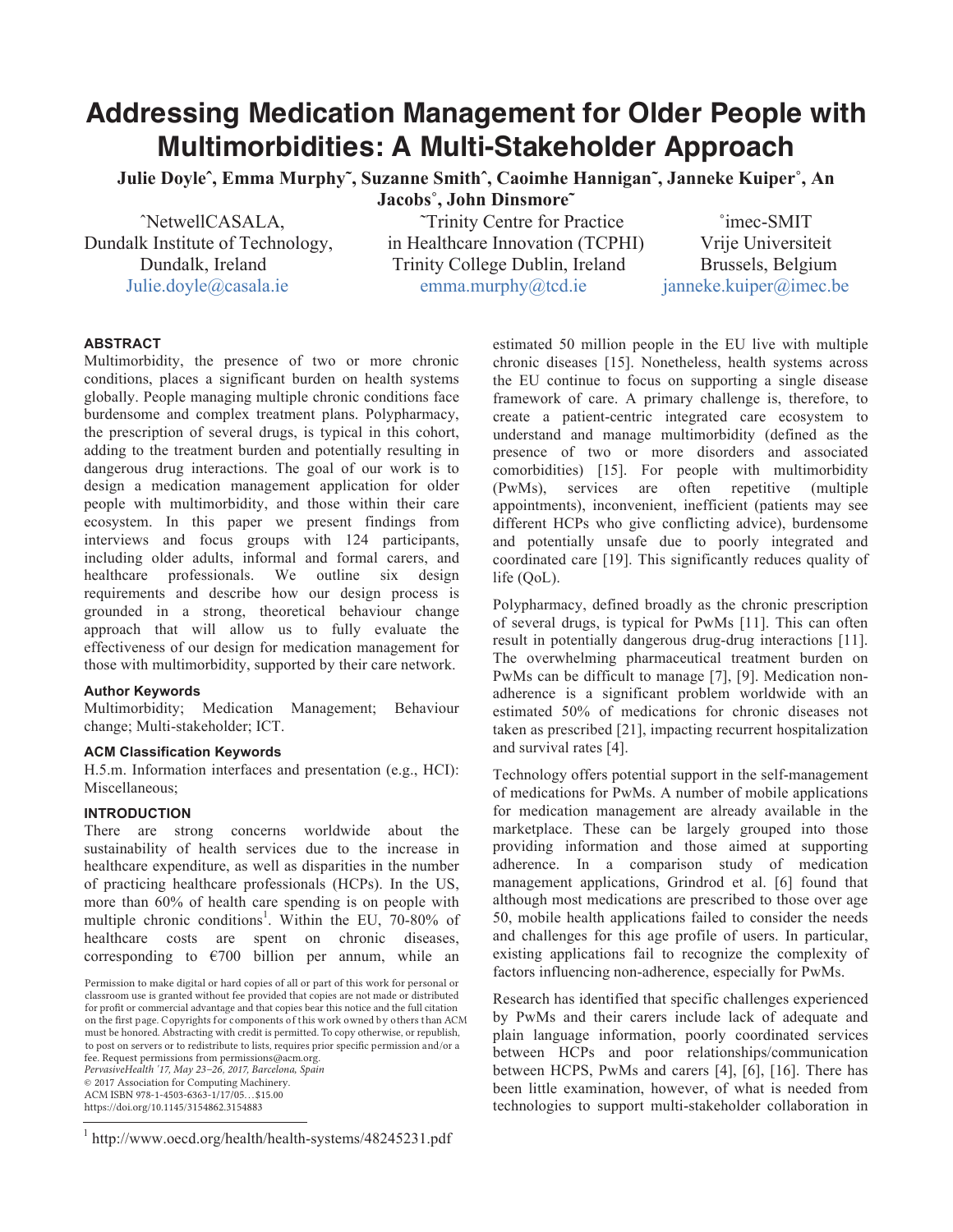medication management and adherence. The study presented in this paper addresses this gap. We outline details of an extensive requirements gathering exercise with 124 participants, including 38 PwMs, 17 informal carers, 28 formal care workers and care managers and 41 HCPs across two EU countries, Ireland (IE) and Belgium (BE). Our results focus on three key themes and a number of subthemes that emerged in relation to medication management. We outline six requirements for the design of an application to support medication self-management for PwMs, as well as to meet the needs of their supporting care ecosystem. This represents our first contribution.

A second key contribution of our work involves the use of the Behaviour Change Wheel (BCW) [12] to integrate behavioural theory into our application design. We are using the BCW approach to inform the design of the proposed medication application, to ensure our requirements are translated into a meaningful digital intervention which can be evaluated. Using Michie's framework [12] alongside our requirements, we have identified target behaviours for a medication application for PwMs and their care ecosystem. We have carefully considered the impact of behaviour change, the likelihood of changing the behaviour, spillover to other important selfmanagement behaviours and ease of measurement. This novel approach is key to designing an effective, multistakeholder intervention.

This research is part of the Horizon2020 ProACT<sup>2</sup> (Integrated Technology systems for ProACTive Patient Centred Care) project, the aim of which is to address integrated care for people with multiple chronic conditions.

# **BACKGROUND AND RELATED WORK**

To date, ICT to support medication management for older people has primarily focused on improving adherence through; improved information and understanding about medicines, conditions, medication regimens; communication with HCPs; medication reconciliation; adherence through reminders and alerts [5], [6], [17].

Haverhals et al. [7] interviewed 32 older adults and two family caregivers and identified five key themes relating to medication self-management: seeking reliable information, maintaining autonomy in medication treatment decisions, worrying about taking too many medications, reconciling information discrepancies between allopathic and alternative medications, and tracking and coordinating information between multiple providers. They suggest that applications to support medication management should provide reliable information on side effects and drug interactions, facilitate communication between patients and support actors and allow patients to disclose medication information to HCPs.

 $\overline{a}$ 

Zulman et al. [23] report a study involving focus groups with 53 PwMs from a Veterans Affairs clinic, that aimed to better understand self-management and healthcare navigation challenges. In terms of medication management, issues identified included long, complicated regimens, risk of drug interactions due to multiple providers, and the patient being the one person who is always aware of their current medications. The authors' suggestions for ICT support include information to help patients identify drugdrug interactions, applications or programmes to assist with organizing the medication regimen and tools that inform caregivers about medication changes.

Applications with a single primary focus, such as electronic alerts, tele-monitoring or medication reviews alone, have not proven effective in improving medication adherence [5]. Recognition of the complex range of factors involved in medication non-adherence requires an approach that targets a range of behaviours to be changed rather than focusing on a single aspect of non-adherence [6]. The range of conditions, comorbidities and contexts experienced by older PwMs also requires health applications to be individualized or personalized to meet the needs of this widely diverse group [16], [17].

In order for a digital medication tool to be effective, a change of behaviour from current practice will be necessary; the user will need to move from their existing medication management strategy to one supported by the digital system. It is, therefore, important to design the system as an intervention to change behaviour around medication management. One major criticism of technologies that are designed to support behaviour change is that they cannot demonstrate efficacy or provide measurable outcomes, either because there is no appropriate theoretical framework for the intervention design [8] or there is no clear evaluation methodology [10]. Within the field of behavioural change (BC) there are a wide range of potential interventions that can be applied to improve peoples' health, including education, rewards, goal setting and regulation among others. Considerable work has been conducted to establish strong theoretical frameworks for these interventions [1], [13], [14] and evidence continues to emerge about these theories [20], [22]. The plethora of overlapping and diverse theories available, along with lack of clear guidance about how to select a theory best suited to the specific purpose, complicates the task of selecting an appropriate theory to inform intervention design [3].

The Behaviour Change Wheel (BCW) developed by Michie et al. [12] is the theoretical framework informing the design and evaluation of our proposed medication application. The BCW was developed, not only to aid intervention design, but also to improve the process of intervention, evaluation and theory development. The BCW is a synthesis of nineteen frameworks identified by Michie et al. [12] from the behaviour change research literature. The BCW is centred on a model of behaviour known as 'capability',

 $2^2$  http://proact2020.eu/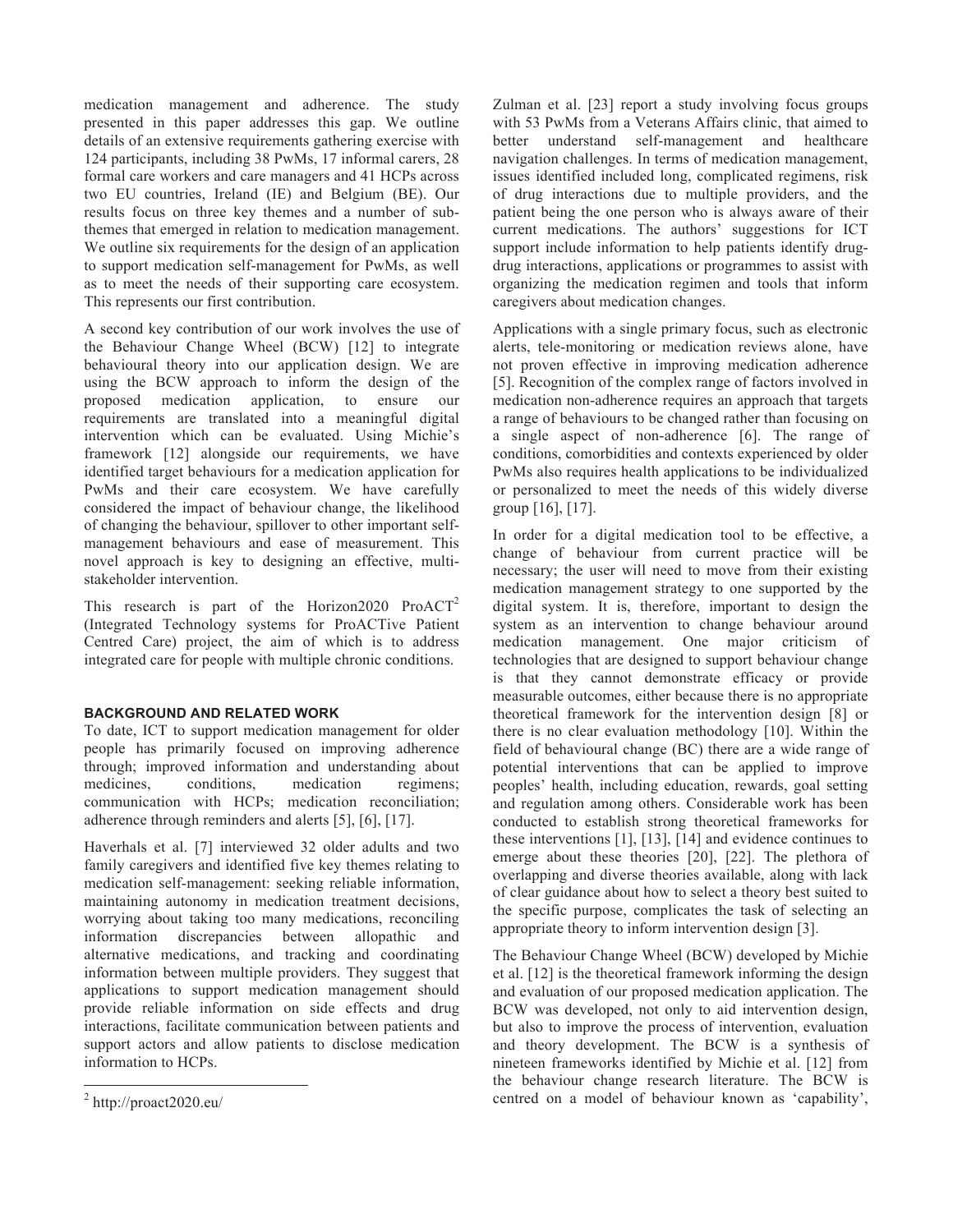'opportunity', 'motivation' and 'behaviour' (COM-B) where behaviour is part of an interacting system involving all these components (ibid.) The BCW is a practical 8-step process enabling a designer to clearly define behaviours that are the target of the intervention and then to analyse what needs to change according to the COM-B model.

Sinnott et al. [18] describe a study which used the BCW approach to develop an intervention to improve medication management for multimorbidity by GPs. The authors identified medication reviews as a target behaviour and, using the BCW, conducted a behavioural analysis as to why GPs were not engaging in this behaviour. This in turn was used to determine the intervention functions and behaviour change techniques most likely to achieve behaviour change. Applying the BCW in the design of our digital medication intervention is intended to, likewise, systematically characterise our intervention so that we can pinpoint why or how it succeeded or failed (ibid.).

The BCW is a relatively recent framework, and there is little evidence of its applicability within the field of multimorbidity management, nor until recently [14] for the design of ICT. In this paper we outline how we are using the BCW to translate our requirements into target behaviours as part of a meaningful digital intervention to assist PwMs to manage their medication, with support from their care ecosystem.

#### **METHODOLOGY**

#### **Participants**

PwM participants in both countries were recruited through a variety of sources, including HCPs, formal care organisations, living labs and various social groups for older adults. Inclusion criteria for PwMs were people over 60 years of age who were managing two or more conditions (Diabetes, Chronic Obstructive Pulmonary Disorder (COPD), Coronary Heart Disease (CHD) or Congestive Heart Failure (CHF) and Mild Cognitive Impairment (MCI)). In Ireland, 19 PwMs participated (mean age 73, age range 60-86; 11F). In Belgium 19 PwMs participated (mean age 76, range 65-89; 11F). In each country, 15 participants had two of the included conditions. Four participants in Ireland and three in Belgium had three conditions, while one in Belgium had four conditions. The most common combination of conditions was Diabetes and CHF/CHD (IE n=6; BE n=5), followed by COPD and CHF/CHD (IE n=4). The majority of PwMs (IE  $n=16$ ; BE  $n=13$ ) reported having conditions additional to the inclusion criteria.

Where PwM participants had an informal carer, these were also invited to take part. Other informal carers were recruited through a formal care organisation. Inclusion criteria included anyone over the age of 18 caring for a PwM with two or more of the above conditions. In Ireland, 7 informal carers participated (6F, 1M; mean age 59.57, age range 49-74). In Belgium, 10 informal carers took part (9F, 1M; mean age 60.4, age range 36-80).

Using a snowball sampling method, HCPs were recruited through existing links in both countries. Across both regions, 11 General Practitioners (GPs) took part. Specialists included consultants and clinical nurse specialists (CNS's) of each condition, including gerontology (total specialists n=12). Other HCPs, included public health nurses (PHNs), physiotherapists, occupational therapists, a dietician, a speech and language therapist and a care coordinator  $(n=10)$ . Formal care workers  $(n=21)$  and managers (n=7) were recruited through formal care organisations while pharmacists (n=8) were approached directly by researchers.

#### **Data Collection**

A mixture of semi-structured individual interviews and focus groups were conducted. The format of the data collection was dependent on participant preference/convenience. For example, PwMs with COPD or those who were mobility impaired expressed a preference to be interviewed at home rather than travelling to a focus group. All interviews and focus groups were conducted in person and were moderated by members of the research team. Four researchers in Ireland and two in Belgium conducted interviews and focus groups, and the subsequent analysis. All interviews and focus groups lasted between approximately 45 and 120 minutes, and occurred between May and August 2016.

#### **Data Analysis**

All interviews/focus groups were audio recorded and transcribed verbatim for analysis. Each transcript was reviewed by a researcher to verify the integrity of the transcription with the recording and to anonymise identifiable data. A semantic thematic analysis of these transcripts was then conducted using NVivo (Version 11). A selection of transcripts were coded by two researchers, to ensure a thorough iterative identification of a wide range of sematic themes.

#### **FINDINGS**

As the interviews and focus groups explored all aspects of multimorbidity management and integrated care, a large number of themes emerged across the data and are thus outside the scope of one paper. We focus here on the medication theme and sub-themes that emerged within it. Stakeholders are identified with the following legend, where IE represents Ireland and BE Belgium:

- 01 Person with Multimorbidity (PwM)
- 02 Informal Carer (IC)
- 03 Community HCPs
- 04 Hospital HCPs
- 05 Formal Carers or Managers (FC)

Polypharmacy is an accepted reality for older adults with multimorbidity. The PwMs interviewed reported taking between 4 and 20 different medications each day (IE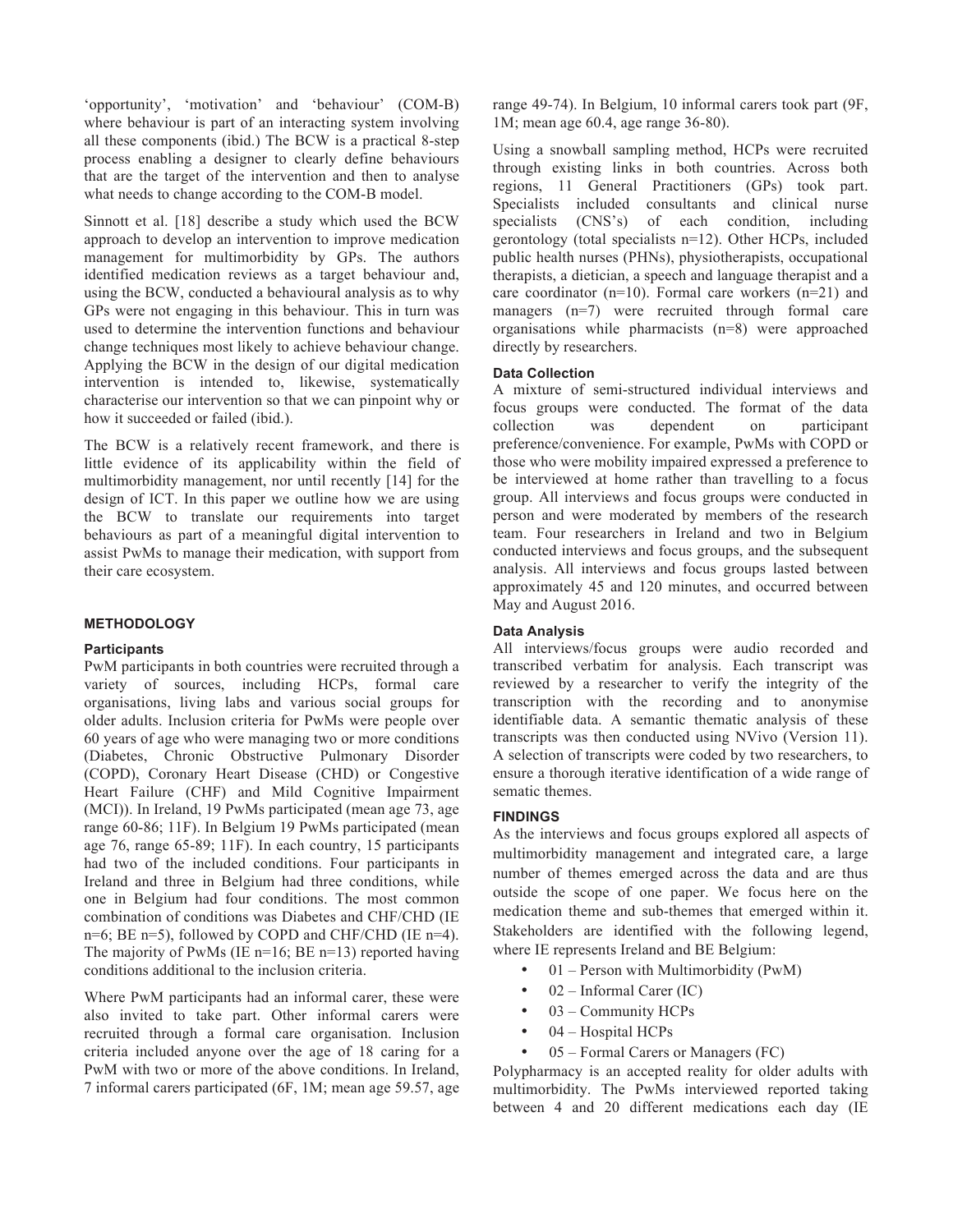mean=12; BE mean=9). It is, therefore, not surprising that taking medication was seen as the primary method of selfmanagement of conditions to address symptoms, avoid worsening or recurrence of symptoms, and as the main means for PwMs to be 'in control' of their health.

PwMs in our study reported largely adhering to their medication regimen. Some PwMs reported adapting prescribed regimens to suit their lifestyle and personal routine. At the same time, the medication regimen has a significant impact on PwMs' life and lifestyle, with many reporting that the requirements of their medication routine prohibited them from being able to do many things they used to or would like to do. A number of themes emerged relating to medication. These have been categorised into three main groups: management of medications, adherence and knowledge of medications.

#### **Management of Medications**

Managing medications was seen by the majority of PwMs as the main task in self-managing conditions: *'The biggest thing is to make sure I take my tablets when I should take my tablets… that's the key - if I keep that regular I don't have a problem'* (IE-01-0005). For HCPs, effective management of medications was regarded as essential to effective self-care and to avoiding exacerbations or hospitalisation: *'... one thing I believe that would help people that end up going back into hospital, or end up being at home safer, is a much better pathway in minding their medications'* (IE-03-0002).

When asked about the main challenges in treating older people with multiple conditions, GPs overwhelmingly cited polypharmacy and medication management as the most difficult aspect of care. '… *all the medications you have to give them, and managing those, and also, adjusting medication for age. It's managing those rationally, and also making sure if one thing is prescribed for one condition that it doesn't affect another* ' (IE-03-0005).

Pharmacists also identified adherence and education as key priorities: *'Our first priority is medicine management. The main role now is compliance, to try and get patients to continue taking their medication. And taking an action to make sure that the person understands why they are taking their medication'* (IE-03-0002). Pharmacists felt they were ideally placed to play a role in supporting medication adherence '*it's a more relaxed environment, you would talk, you would ask things, you know, you would stumble across things in conversation'* (IE-03-0001). This was also recognized by other HCP's *'When it comes to medication, then the pharmacist is definitely an equal partner, sometimes even better suited'* (BE-03-0003).

#### *Medication Routines and Organisation*

Routine plays a very important role in the management of medications. PwMs tend to have a routine, both for preparing medication and taking it. This routine takes *'discipline'* and can take time. PwMs typically were familiar

with the required conditions for taking their medication (e.g. time of day; before/after/with food) and most accepted the importance of taking medications according to the schedule prescribed. Pharmacists reported playing a role in helping people devise a regimen for medication management: *'We'd be involved if they were on a lot of medication. We can be involved in terms of coming up with a regime that makes it easier for them a couple of times a day when it's easy for them to take tablets'* (IE-03-0004).

Many PwMs reported using blister packs to organize and support medication management. A blister pack is a box or package with a series of sealed compartments containing the medication/s for each time medications are to be taken (e.g. morning, afternoon and evening). In Ireland, blister packs are typically made up by the pharmacist, for a week or month at a time. In Belgium, however, they were mainly prepared by the PwM with support from an informal or formal carer. This preparation requires a basic knowledge about what medications need to be taken, in what dosages, and at what times.

Pharmacists and HCPs spoke about promoting blister pack usage for PwMs. Blister packs can also help pharmacists and/or family to monitor compliance with medications, by checking if all doses have been removed from the pack. This, however, requires the PwM to return their blister pack to the pharmacy, which is not currently required when requesting their next prescription. Some PwMs referred to the blister packs as aiding with medication adherence: *'if they weren't in that there* (blister pack)*, there is no way. I definitely would forget'* (IE-01-0009).

#### *Medication Reviews*

From our data, it appears that regular medication reviews for PwMs in the community setting are not routine practice. Only two participants in Ireland (a PwM and an informal carer) reported having had a review, while in Belgium, only pharmacists mentioned reviews. Pharmacists in Ireland mentioned that they are uncommon but felt they would be beneficial.

IE-04-0006, a CNS in a geriatrician-led clinic, reported conducting medication reviews with older PwMs: *'I do some medication management, check that they are kind of not taking two tablets for one condition or whatever when they only need one'.* An issue with this however is that it is very difficult to get an appointment with geriatric services. GPs reported not having enough time to perform medication reviews regularly as part of their workflow but said that, time permitting, a review may be initiated if a patient requested it: *'[Patients] may ask if you can take them off any [medication]. Or they come in saying they stopped it'* (IE-03-0010).

Pharmacists interviewed in both Ireland and Belgium felt they were best-placed to conduct medication reviews: *'The pharmacist setting is much easier for the patient to come in,*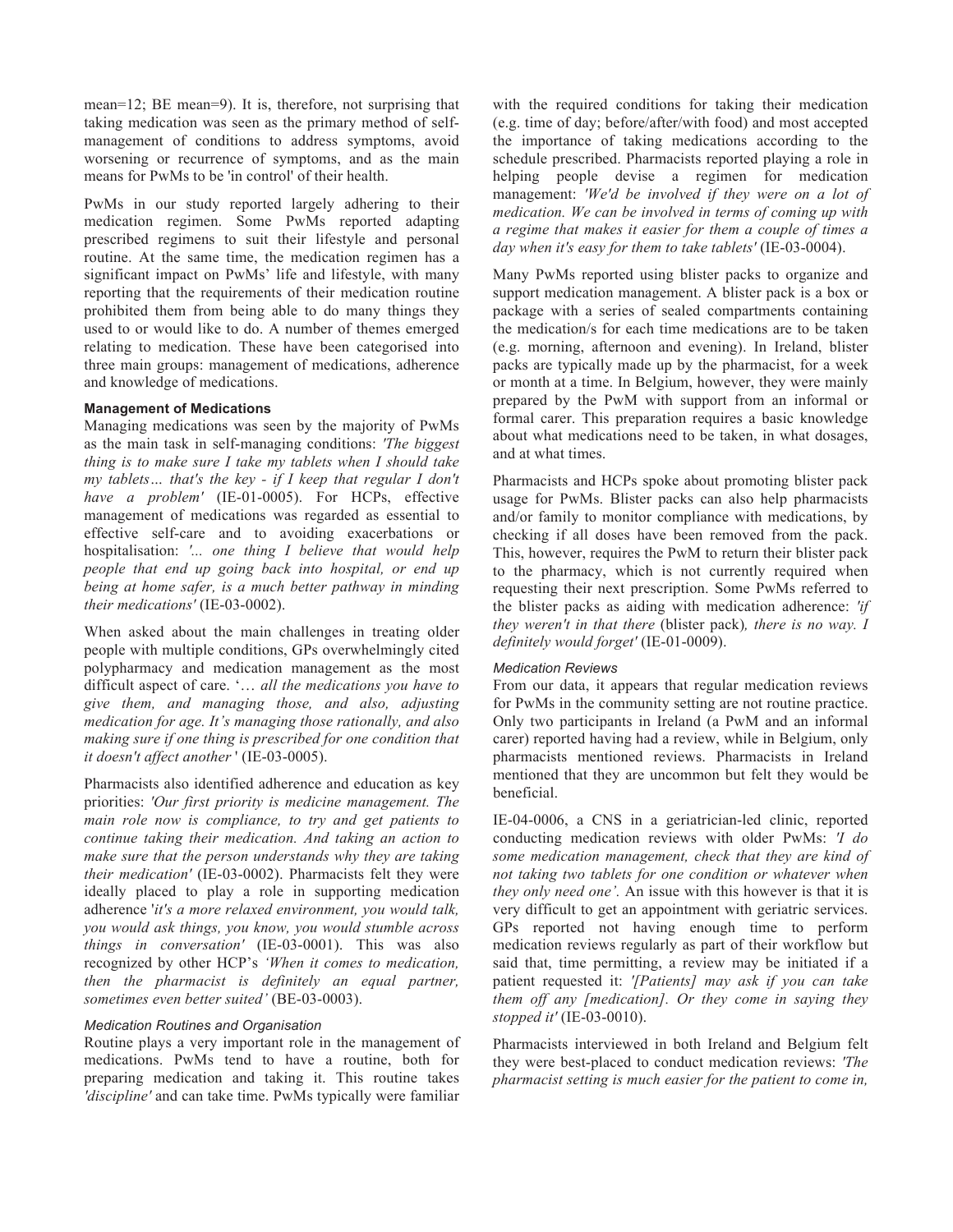*bring all their medication in, and just make sure everything is there'* (IE-03-0004).

# **Adherence**

#### *Forgetting to take medication*

Cognitive impairment or memory loss was identified by HCPs and pharmacists as the primary reason a PwM might forget to take their medication. *'It goes well until the cognitive function starts to decline. Then sometimes it really starts to derail.'* (BE-03-0007). Most PwMs also expressed worry about how ageing and the onset of impairment might affect their ability to manage medications in the future.

Changes to medications were also identified as potentially impacting adherence: *'I'm on 20 mg of 1 particular tablet and last month she gave me 2x10mg and she told me make sure you take two tablets instead of one, and I forgot all about it'* (IE-01-0006). The notion of medication change affecting adherence was also noted by pharmacists: *'… as the conditions change the tablets change and very often we find that sometimes these changes aren't necessarily communicated that well, or maybe a slight change of dose that they are unaware of, so they get confused'* (IE-03- 0004). It is also pertinent to note that, in addition to changes in medication, the lack of adequate communication about these changes featured as a factor impacting adherence.

Participants varied in their level of concern about forgetting to take a dose of medication. Some PwMs said missing doses made no difference, whereas others noticed the effects: *'...oh God, I missed my morning tablets, it's no wonder I was so bad today'* (IE-01-0017). PwMs reported different strategies for rectifying a missed dose; some add it to the next day's medication, others leave it out. These decisions appeared to be based on past experience, or on research: *'Like if you read all the leaflets that come with the tablets that says, if it is more than half way through the time you should just ignore it and go on to the next one and not double up and things like that'* (IE-01-0005).

### *Self-determination vs unquestioning adherence*

A strong theme of self-determination was evident in relation to medication adherence in Ireland. This is not intentional non-adherence, but rather self-awareness leading to decisions about taking medication. It reflects the PwM taking responsibility for medication decisions within what they consider *'safe parameters'*. With self-determination there is a level of risk assessment based on experience, but also a depth of knowledge and understanding of the different medications being taken, their potential interactions and possible side effects. For example, two participants noted interactions between a medication that helps control blood sugar levels in those with type II diabetes and other medications: *'If you take iron and [*diabetes medication*] together, that is not good. There is a reaction between the two of those… so I know all of these chemical reactions, so I know what could transpire, so I*  *have them spaced out that I take them in the right order'*  (IE-01-0014); *'That [*diabetes medication*] tablet, that has an effect on your kidneys after a while. I only found that out by aside'* (IE-01-0016). One PwM reduces his aspirin intake due to side effects: *'I'm on Aspirin and I find I can get all blotchy, so I leave out an odd one. Mondays and Fridays is when I don't take them'* (IE-01-0007).

This self-determination was linked to a sense of the PwM taking control of their medication, and communicating to HCPs what they want or need in relation to this. One PwM who, as noted above, experienced a change in the dosage of his medication leading him to forget to take it, said he would refuse this change in the future: *'If the chemist*  (pharmacist) *offered me 10mg again I would refuse it, I'd wait for the 20mg you know, because it does upset the routine of taking your medication and I pay, I suffer for that'* (IE-01-0006). HCPs also spoke about selfdetermination, noting that some PwMs only take prescribed medications when they feel they need them: *'some patients they are actually written up for a diuretic but they kind of only take it when their legs swell up'* (IE-04-0006). PHNs noted, however, that often the PwM does not realise the impact of not taking medication, or taking it at the wrong time. While self-determination was the more dominant theme, some PwMs reported unquestioningly following their prescribed medication regimen.

In Belgium, the theme of self-determination in medication compliance was less evident; only one PwM noted explicitly requesting a certain medication from the GP. Even when PwMs showed insight into possible interactions or side-effects from medications they were taking, they did not express reduced compliance or a need to take control of their medications; most tried to comply with the prescribed medication regimen as best they could. One exception to this related to painkillers and psychotropic medication, with a preference to limit use of these types of medications reported by some PwMs *'And I take as little painkillers as possible. That's also not good for the grey mass* (brain)*'* (BE-01-0015).

Both in Belgium and Ireland, informal carers also play a role in determining and making judgement calls around medication adherence for the PwM. Two informal carers reported making changes to the PwM's insulin dosage in consultation with the diabetic clinic by phone: *'I just ring the diabetic clinic and they say ok, higher her insulin up eh 2 units, and ring me back in a week and we kind of monitor it that way'* (IE-02-0004).

### *Support with Adherence*

Most PwMs reported managing their medications themselves, while some referred to supports, such as formal carers and pharmacists. For some, it was a matter of retaining independence: *'No, no. I manage - The chemist offered [*blister packs*] but I manage them myself. I don't [*laughs*] want to go down that road yet [*laughs*]'* (IE-01- 0012). Or as stated by an informal carer about his mother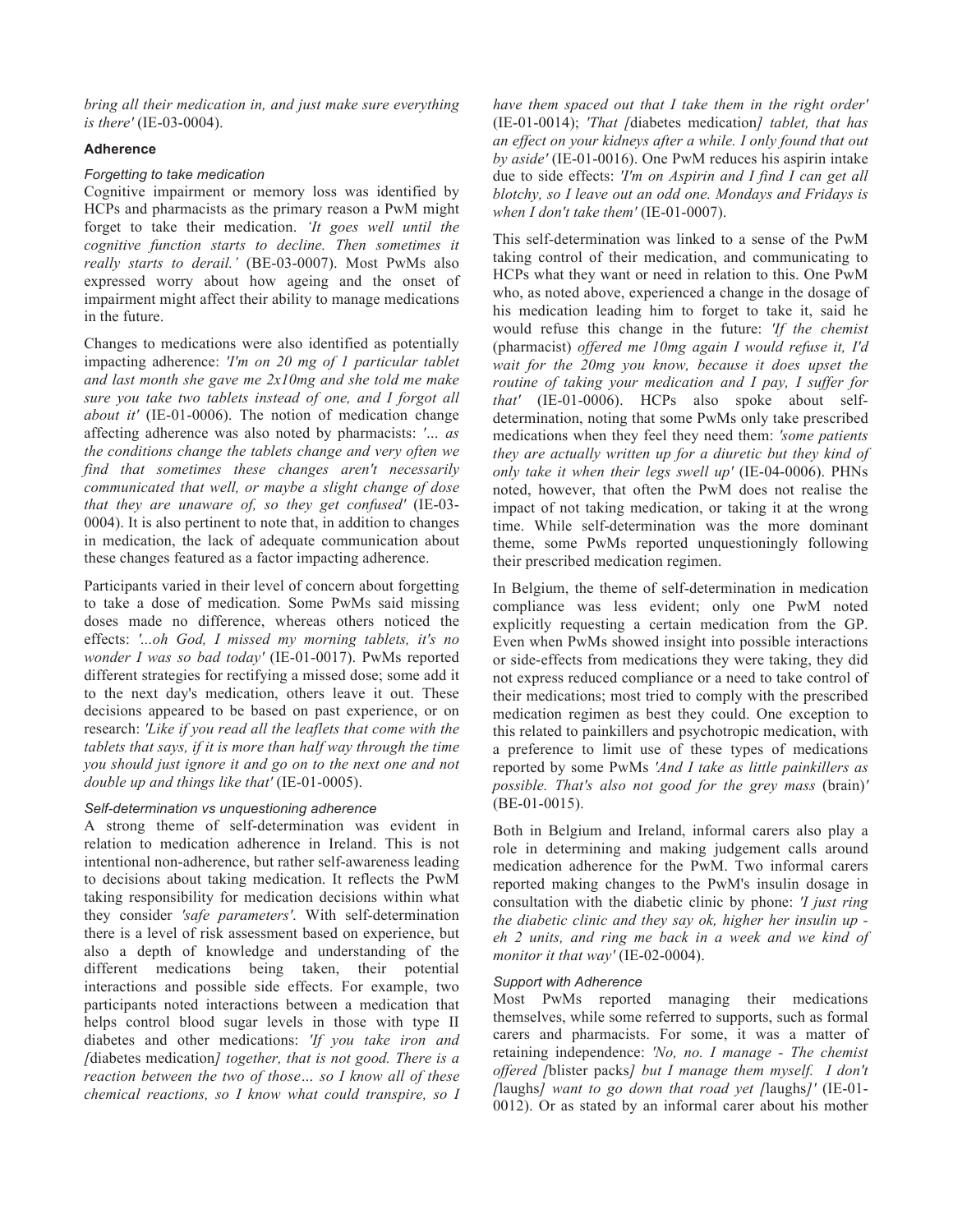still organising her own medications, *'She does it herself, it takes a long time but we let her do it because it's part of her self-worth'* (BE-02-0001). Some informal carers identified help with medication adherence as a key reason/motivation for seeking formal care support for their relative with multimorbidity.

Formal care workers identified themselves as key in supporting medication management for PwMs, through provision of reminders and prompts: *'Because we've to go in and prompt medicines in the morning - and there could be 7 or 8, 9, 10 tablets that they've to take'* (IE-05-0005). Formal carers noted, however, that they often lacked information about what medications their client was taking and what the purpose of these medications were, particularly when a client's medications had been changed during a stay in hospital: *'you see the tablets, they are taking something extra or something has been taken off, and you'd say what's this tablet missing or this? Something has been changed - but you are not.. why your client has been changing from this to that'* (IE-05-0008).

#### **Knowledge of Medication**

#### *Understanding how to take medications*

While it was evident that many PwMs had a good understanding of their medication and its purpose (see Selfdetermination section), some were less knowledgeable: '*I take my tablets, I don't know what tablets I'm on unfortunately, but I know that some is blood pressure and there is an aspirin tablet*' (IE-01-0008). HCPs and pharmacists noted the importance of knowledge on the purpose of medications and how to take them, the latter particularly in relation to COPD. A pharmacist described an example related to education around inhaler usage: *It's hard to believe it but this person was actually spraying a [*brand name*] inhaler which is meant to go down into your lungs up their nose, for three years. And they were actually putting the [*brand name*] nasal spray into their mouth.'* (IE-03-0001).

A COPD CNS (IE-04-0010) spoke about how the purpose of inhalers often isn't explained to people, or they haven't been told by their GP why they are on the inhaler. This can lead the PwM to take inhalers only when they get breathless, instead of taking them as prescribed. A COPD physiotherapist (IE-04-0011) estimated that only 25% of their patients take their inhalers correctly.

GPs also stressed the importance of correct use of medication and devices: '*The thing that pops immediately to my mind would be COPD in terms of inhaler technique… I remember one poor chap, … he showed me and he went like this – squirted it as if it was a mouth spray, and I was thinking, nobody has told him how to use his inhalers. And when we taught him to use his inhalers properly, it was amazing, he was a different fellow.* (IE-03-0005).

A wide range of inhalers are available, and HCPs noted that problems can arise for the PwM when a new inhaler is

prescribed, that should be used differently to their current inhaler: *'It's a huge difficulty because it's a different technique, if they don't use the technique right then they might as well just puff it out the window'* (IE-04-0010). She also noted: *'some of these have a capsule you put into it [*into the inhaler*], so people were swallowing the capsule, because it's a tablet, and it doesn't cause any side effect but it doesn't do any good for their lungs.'*

Similarly, it was noted how important it is for CHD patients to understand how to use their nitrate spray: '*The nitrate, making sure they use that properly and another thing.. it's very important, is that they're actually not standing when they take it, because it can cause the patient to actually feel light headed or possibly faint'* (IE-04-0006).

#### *Information to support knowledge of medications*

Experiences differed in terms of the level of information that participants received from their GP regarding the medications they prescribed: *'Sometimes you get tablets and they never explain what they are. If you ask your chemist, maybe he will explain but, the doctor writes out a prescription, right, that's it.* [laughs*]* (IE-01-0011). Pharmacists were an important source of information about medications: *'If you have a good pharmacist… That is priceless. If… you ask for information, then you get information'* (BE-01-005).

Time pressures experienced by GPs were repeatedly mentioned by many stakeholders, and this may indicate a recognition that GPs may not have enough time to provide sufficient information about medications. As noted above, pharmacists felt that they are probably better placed to spend this time with patients and should probably act as the main source for this information.

Some PwMs reported difficulty reading medication information leaflets. Pharmacists also noted that reading information leaflets can be problematic, '*it's very small writing [...] unless you had very good eyesight you would never read what was written down'* (IE-04-0007). Formal care workers also noted that when their clients' medications are in blister packs, the formal carer cannot read the leaflets and boxes in order to familiarise themselves with what medications their client is taking: '*Because most medications now come in blister packs, you don't get, like where before you used to be able to read the boxes and read the leaflets, we don't get that now when the medication is blister packed'* (IE-05-0011).

### *Maintaining lists of medications*

Typically, the PwM or main informal carer is the source of information regarding medications they are on, providing this information to the HCPs and their pharmacist. Many PwMs use lists to keep an accurate overview. PwMs in Ireland and Belgium reported bringing this list to GPs, pharmacists and other HCPs. The majority spoke about how their list helps, to resolve lapses in information flow between specialist and GP's. Being repetitively asked what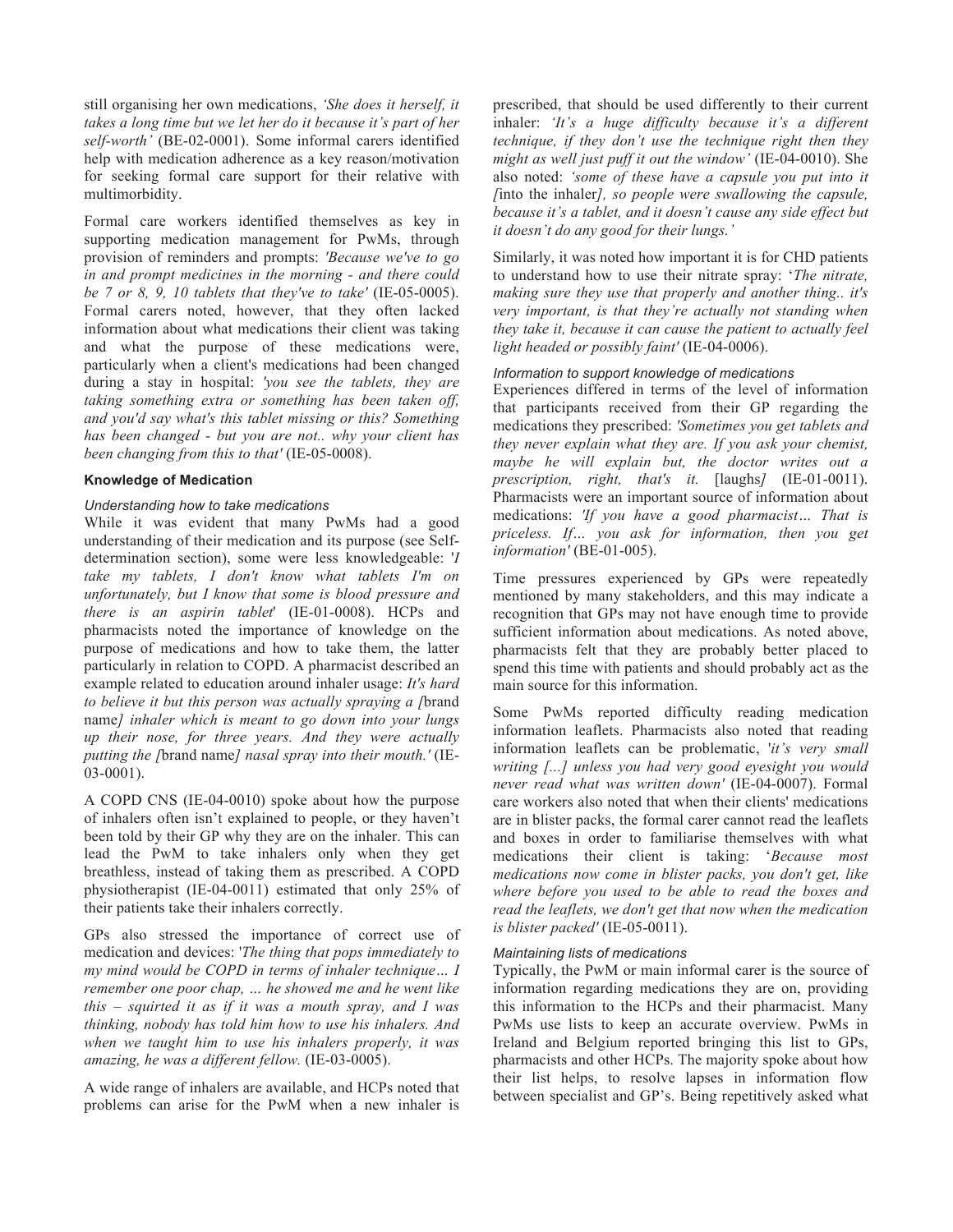medication they are on, was identified as a source of frustration for PwM's: *'This is what's repetitive* [pointing to paper list of medications] *is the medication, so this* [paper list of meds] *is my way of getting over it. I use it for the chemist, which like, the chemist says 'I wish everyone would do that''* (IE-01-0013). Many PwM participants had some kind of medication list, maintained by themselves or by their informal carer, handwritten or electronically made and printed. IE-01-0013 also spoke about how she manages this list electronically: *'I make up that myself on the computer, I have is a list of conditions on that line, the medication for that condition, what level it is, and how often you take it. And I carry it in my bag as well. I always hand over my medication list, when I am at the doctor'* .

GP's also reported relying on the PwM to '*own*' or manage their list of medications. If the PwM has had a recent hospital or specialist clinic visit and has received a new prescription, for example, it could take *'months'* for the GP to receive a letter communicating this: *'Our hospital letters can take 4 months to come to us'* (IE-03-0010) '*…often no letter is sent, they forget it or there is a statement at the hospital and it takes two months for the letter to be sent*' (BE-03-0003).

Delays in communicating prescriptions were also highlighted by the geriatrician: '*There can be delays because of resources, there might often be a delay of several weeks between a person being seen, a letter being dictated and a letter arriving at the GP. So that's a bit of an issue as well'* (IE-04-0005). The aspirations of formal care quality managers highlight the importance of this issue: *'I think if there was only one thing out of this research it's that everyone had a digital list of their prescribed medication'* (IE-05-0002). Supporting the PwM to have accurate knowledge of their medication was seen by all stakeholders as critical, if they are to be empowered to manage their own medications.

### **Summary Across Stakeholders**

In summary, all stakeholders felt that medication management is the most important aspect of managing multiple conditions. Most PwMs felt they were managing their medication intake well, and independently, requiring little support from others. This was primarily because PwMs noted having a regimen that supported adherence. Most other stakeholders reported that PwMs manage medication adherence well, but noted that the onset of cognitive impairment changes this. At this point, informal and formal carers play an important role in prompting and reminding PwMs to take their medication.

A variety of factors were noted as having potential negative impact on medication management. Frequent changes to medication, and poor communication about such changes, were highlighted by all stakeholders as causing confusion and leading to forgetting to take medication, or taking incorrect dosages. This impact is most strongly felt by PwMs and their informal carers. Formal carers, however, also identified challenges to supporting medication prompting, whilst lack of effective and timely communication about medication changes also affected HCPs who, in turn, depend on the PwM keeping an up-todate record of their medications.

Keeping a list is one way PwMs reported taking ownership or control of their medication management. Another was making decisions around whether or not to take certain medications – which didn't always happen in consultation with a HCP. HCPs also noted this practice of people choosing not to take certain medications. While PwMs mainly reported that this was due to potential side-effects of medications, HCPs felt PwMs might not take medications until they experience a symptom. While PwMs did not appear to see any potential danger in this practice, HCPs expressed concern that PwMs did often not have adequate information to support them in making such decisions, or understanding the potential impact.

Lack of information was cited by PwMs, informal carers, formal carers, pharmacists and HCPs as contributing to potential issues in medication management. HCPs and FCs spoke of particular problems with medication devices for COPD management being used incorrectly. All stakeholder groups highlighted challenges with either the delivery of information, for example through difficult to read leaflets, or ineffective communication of relevant information. It was evident across stakeholder groups that the pharmacist could potentially play a key role in supporting PwMs with education and information to support medication management activities.

#### **KEY REQUIREMENTS FOR A MEDICATION APPLICATION**

A strong theme that emerged relates to the PwM 'owning' and managing their medication list, and HCPs often relying on them to provide their list of medications. This corroborates previous research, including that of Haverhals et al. [7] and Zulman et al. [23], and was evident at both sites, although there appeared to be less reliance on the PwM for this information in Belgium, perhaps due to the greater co-ordinating role played by GPs in the Belgian health context. Nonetheless, HCPs in Belgium were appreciative of people bringing their medication lists to appointments. Given the central role played by the PwM in this regard, knowledge about medications being taken, including drug names and dosages, is, therefore, important for the PwM to have. In both Ireland and Belgium, however, there was wide variation in the levels of knowledge PwMs had about their medications. In particular, lack of awareness about the purpose of medications was noted, as well as confusion resulting from frequent changes in prescriptions. This was also found by Loos et al (2014) who identified this lack of knowledge, by both PwMs and their carers, as a significant barrier to effective medication adherence and overall selfmanagement. Our findings highlight that the pharmacist is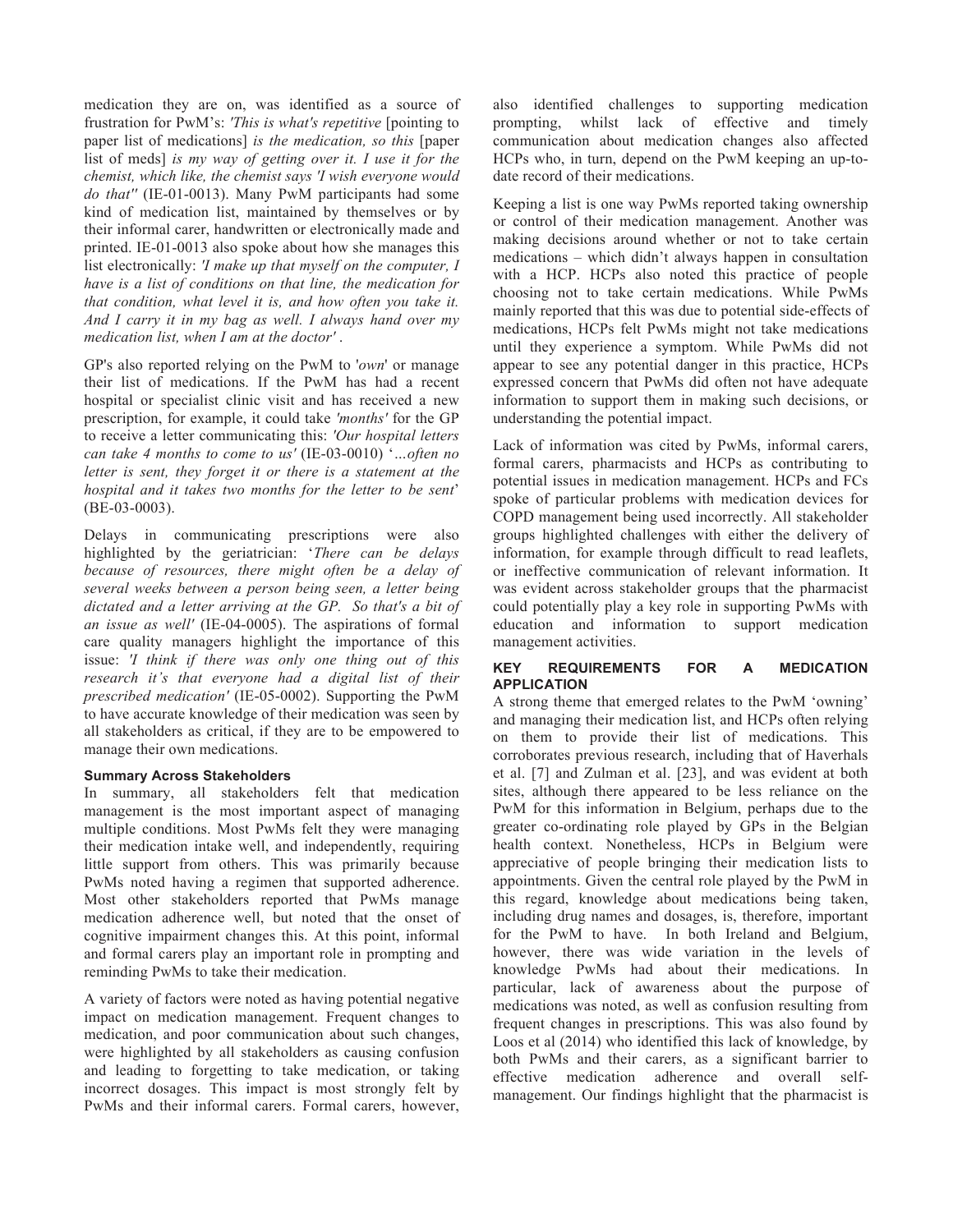ideally placed to play a significant supporting role in medication management, providing information to the PwM and supporting their regimen. Moreover, pharmacists reported having time to do this, and appear willing. We envisage the pharmacist could thus play a key role in the PwM's support ecosystem.

Concerns about incorrect usage of COPD medication devices arose with frequency. Poor knowledge was typically due to lack of information from HCPs or pharmacists. Formal carers are often charged with supporting the PwM in following their medication regimen, but reported that they frequently do not have access to the most recent, up-to-date list of the PwM's medications (especially after a change e.g. hospitalisation). They are also expected (by PwMs and their families) to have knowledge on medication devices such as oxygen, but this is not part of their preparatory vocational training.

The findings of this study identified six key requirements for a medication management application to support PwMs and their care ecosystem. These are: (1) Support for creating, maintaining and updating current lists of medications, where the PwM is in control and members of the care ecosystem have access; (2) Education on what medications are prescribed for different conditions or symptoms; (3) Support for managing regularly changing medication; (4) Prompts for detailed medication reviews; (5) Education and information on using medication devices, such as oxygen, nebulisers and inhalers; (6) Support for scheduling and taking medication as prescribed, particularly for those with MCI.

# **TARGET BEHAVIOURS**

Michie et al [12] argue that use of the BCW, for analysis of behaviour change, is most effectively accomplished where there are fewer target behaviours to evaluate. From the six key requirements above, three target behaviours, relating to medication management, have been identified for analysis using the BCW framework. The final targets and associated analyses are presented in Table 1. These targets were created from requirements: (1) Support for creating, maintaining and updating current lists of medications; (3) Support for managing regularly changing medication and (4) Prompts for detailed medication reviews. The three remaining requirements will be considered in the final system design but will not form part of the behaviour change intervention strategy.

Table 1 outlines the potential BCW target behaviours along with an evaluation of feasibility and impact of a digital intervention aimed at changing these behaviours. These target behaviours were identified from a series of regular consensus meetings, held over a 6 month period, between 4 researchers (across two institutions) working on behaviour change and system design for the application. As proposed by Michie, Atkins & West [12], the consensus team have carefully and iteratively considered the impact of behaviour change, the likelihood of changing the behaviour, spillover and measurement. These have also been assessed within the constraints of current health systems in Ireland and Belgium.

Medication management for multiple conditions does not happen in isolation. The involvement of carers has already been identified as one of the most crucial factors in treatment adherence for older PwMs who may also be frail [2]. Updating and accurate maintenance of a medication list requires input from key support actors, particularly the informal carer, GP and pharmacist. An intervention that aims to change PwMs' behaviour to move from a physical/paper to a digital medication list will, therefore, also involve changing the behaviour of key support actors. The findings discussed above suggest a multi-stakeholder approach, to the design and evaluation of a digital medication management intervention, must be an important consideration in this process.

The three behavioural targets for the creation, maintenance and review of a digital medication list were selected because they are impactful, realistic and measurable for PwMs and key support actors (see Table 1). A fourth target, to initiate medication reviews through the digital tool, was considered. While such a target has a potentially large impact, the likelihood of changing this behaviour among GPs and pharmacists is unlikely without changes in the wider health systems in Ireland and Belgium. In Belgium, for example, the development of a shared medication scheme in the VITALINK system (www.vitalink.be) is a first step towards this transition. This transition will take time, and therefore such a target was considered beyond the scope of our proposed design.

#### **CONCLUSIONS AND FUTURE WORK**

We have outlined findings from focus groups and interviews with PwMs and key stakeholders in their care ecosystem. In total, 124 participants took part across Ireland and Belgium, resulting in a large, rich, qualitative data set, which is novel in its cross-stakeholder nature. We presented several themes that emerged across stakeholders, along with six design requirements and four target behaviours for a multi-stakeholder medication application.

There is no clear available evidence for the best approach to the design and development of a digital BC intervention(s) to support medication management for older adults with multimorbidity. We believe our approach represents a considerable step in this direction. Our current and future work involves re-engaging with participants across all stakeholder groups through a series of co-design workshops, to iterate on the design of the system. In parallel to this co-creation work we will continue to apply the 8 steps of the BCW framework to inform the design and evaluation of the application. The medication management application will be deployed as part of the larger ProACT system to support self-management, which will include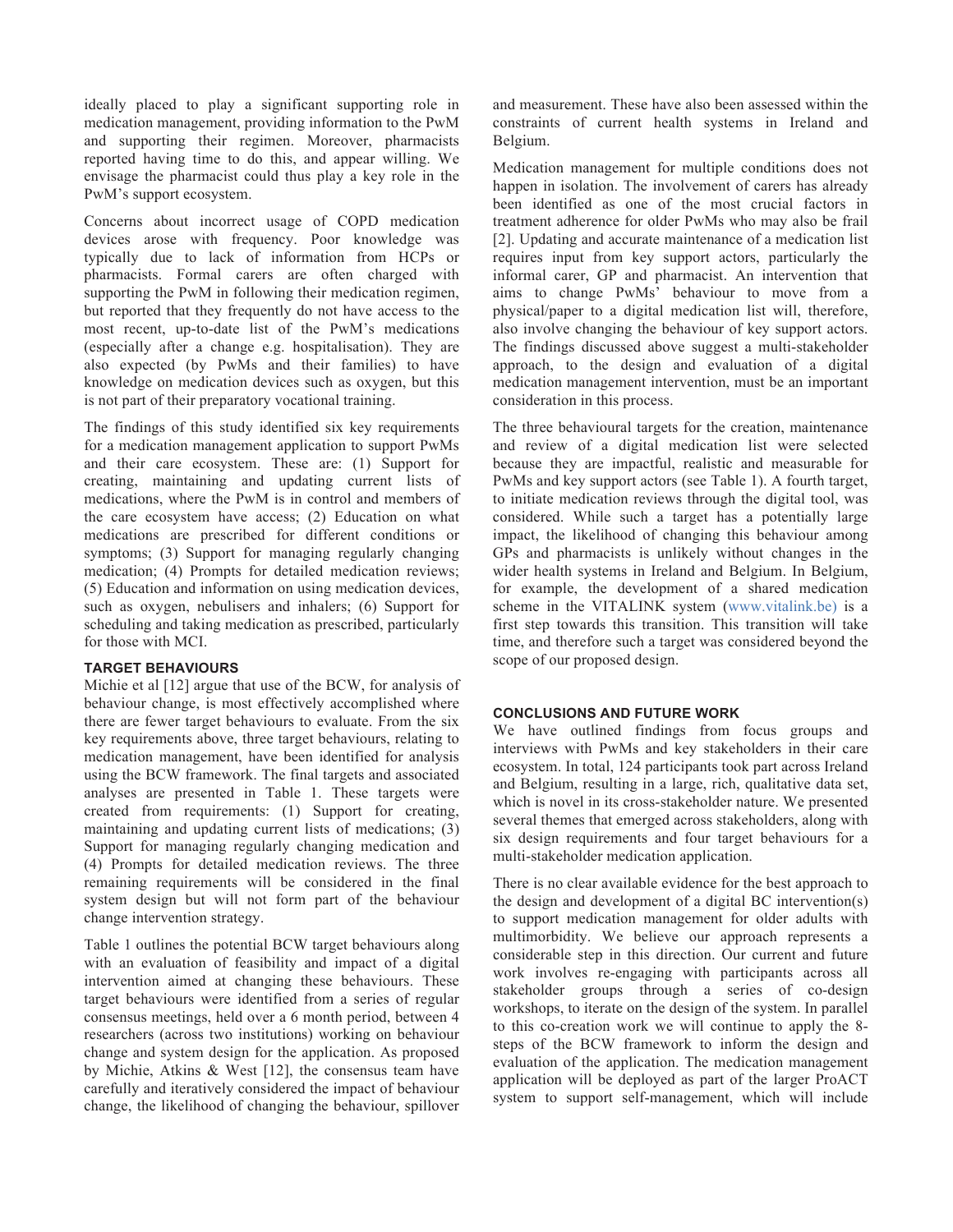sensor-based symptom management with 120 PwMs and their care ecosystems across Ireland and Belgium, for a period of 12 months from late 2017. This will enable us to fully evaluate the effectiveness of our behaviour change led approach to supporting PwMs to self-manage their health and wellbeing at home.

# **ACKNOWLEDGMENTS**

The ProACT project has received funding from the European Union's Horizon 2020 research and innovation programme under grant agreement no. 689996.

| <b>Potential</b><br>target | Impact of behaviour         | Likelihood<br>of                 | <b>Spillover score</b>                      | <b>Measurement score</b>                                            |
|----------------------------|-----------------------------|----------------------------------|---------------------------------------------|---------------------------------------------------------------------|
| <b>behaviours</b>          | change (unacceptable,       | changing<br>behaviour            | (unacceptable,                              | (unacceptable, unpromising                                          |
|                            | unpromising<br>but          | (unacceptable,                   | unpromising<br>but                          | worth<br>but<br>considering,                                        |
|                            | worth<br>considering,       | unpromising<br>but               | worth considering,                          | promising, very promising)                                          |
|                            | promising,<br>very          | worth<br>considering,            | promising,<br>very                          |                                                                     |
|                            | promising)                  | promising,<br>very               | promising)                                  |                                                                     |
|                            |                             | promising)                       |                                             |                                                                     |
| 1. PwM to create digital   | Promising                   | Promising                        | <b>Very Promising</b>                       | Very<br>Promising                                                   |
| list of medications        | The creation of a digital   | There may be initial             | The use of a digital                        | Tracking if a PwM has                                               |
|                            | medication list<br>was      | barriers<br>(knowledge,          | medication list could                       | changed<br>their<br>behaviour                                       |
|                            | identified as a<br>key      | preference.                      | have<br>positive                            | managing their medication                                           |
|                            | requirement to address      | accessibility)<br>to             | spillover<br>to other                       | from a physical paper based                                         |
|                            | the complexity<br>and       | changing older adults            | important behaviours                        | one to a digital list is easily                                     |
|                            | that currently<br>errors    | behaviours<br>from               | for<br>medication                           | recorded<br>through<br>the                                          |
|                            | in medication<br>occur      | physical<br>handwritten          | management such as                          | proposed<br>medication                                              |
|                            | management for people       | lists on paper to a              | adherence.                                  | application.                                                        |
|                            | with multimorbidity         | digital list                     |                                             |                                                                     |
| 2. PwM maintain and        | Very Promising              | Promising                        | Very<br>Promising                           | Promising                                                           |
| update list of current     | A tool that<br>could        | There<br>similar<br>are          | Maintaining an up to                        | Measuring whether a person's                                        |
| medications                | support PwMs updating       | barriers in terms of             | and accurate<br>date                        | digital medication list has                                         |
|                            | their medication lists      | adopting the technology          | medication list could                       | been maintained and updated                                         |
|                            | could<br>help<br>with       | (inclusive design should         | have<br>positive                            | can be easily<br>measured                                           |
|                            | with<br>engagement          | ensure that maintaining          | spillover to address                        | through<br>the<br>proposed                                          |
|                            | overall<br>self-            | and updating the list is         | medication errors that                      | application.<br>However,                                            |
|                            | management skills.          | accessible and easy to           | presently occur for<br>people with multiple | whether the list contains an                                        |
|                            |                             | use)                             | conditions                                  | <i>accurate</i> current list would<br>need to be confirmed by other |
|                            |                             |                                  |                                             | key actors<br>such<br>as<br>a <sup>-</sup>                          |
|                            |                             |                                  |                                             | pharmacist and GP                                                   |
| 3. GP and Pharmacist       | Very Promising              | Promising                        | Very Promising                              | Very Promising                                                      |
| other<br>relevant<br>and   | Maintaining<br>and          | Ownership<br>of                  | The involvement of                          | This could be confirmed and                                         |
| regularly<br>to<br>actors  | updating an <i>accurate</i> | medication<br>lists              | in<br>key<br>actors                         | measured by a checkbox                                              |
| review<br>digital          | list verified by key        | currently lies with the          | medication                                  | within the app                                                      |
| medication lists           | support actors will have    | PwM. If this was a               | management<br>could                         |                                                                     |
|                            | significant impact on       | digital list it would be         | have<br>positive                            |                                                                     |
|                            | medicating management       | easier to share and              | spillover to address                        |                                                                     |
|                            | and adherence               | update with key actors           | the<br>errors<br>that                       |                                                                     |
|                            |                             | electronically or<br>$_{\rm by}$ | presently occur for                         |                                                                     |
|                            |                             | bringing the device to           | people with multiple                        |                                                                     |
|                            |                             | their appointments               | conditions                                  |                                                                     |
| 4. GP and Pharmacist       | Very Promising              | Unpromising but worth            | Very Promising                              | Unpromising<br>but<br>worth                                         |
| to initiate medication     | Medication<br>reviews       | considering                      | Regular<br>medication                       | considering                                                         |
| reviews<br>based<br>on     | were highlighted<br>as      | Behaviour to initiate            | reviews could have                          | It may be complex<br>to                                             |
| regular<br>reviews<br>of   | important to enhance        | medication reviews will          | positive spillover to                       | whether<br>ascertain<br>the                                         |
| digital list               | overall<br>self-            | require<br>changes<br>in         | other<br>important                          | initiation<br>of<br>medication                                      |
|                            | management<br>and<br>to     | wider<br>healthcare              | behaviours<br>for                           | reviews was triggered by the                                        |
|                            | improve adherence.          | context influenced by            | medication                                  | digital list or by the policy of                                    |
|                            |                             | cost, policy and support         | management such as                          | the HCP or pharmacist                                               |
|                            |                             | for integrated care.             | adherence.                                  |                                                                     |

**Table 1. Target Behaviours for the design of a Medication Application as a digital intervention to enhance medication management for PwMs and their care ecosystem**